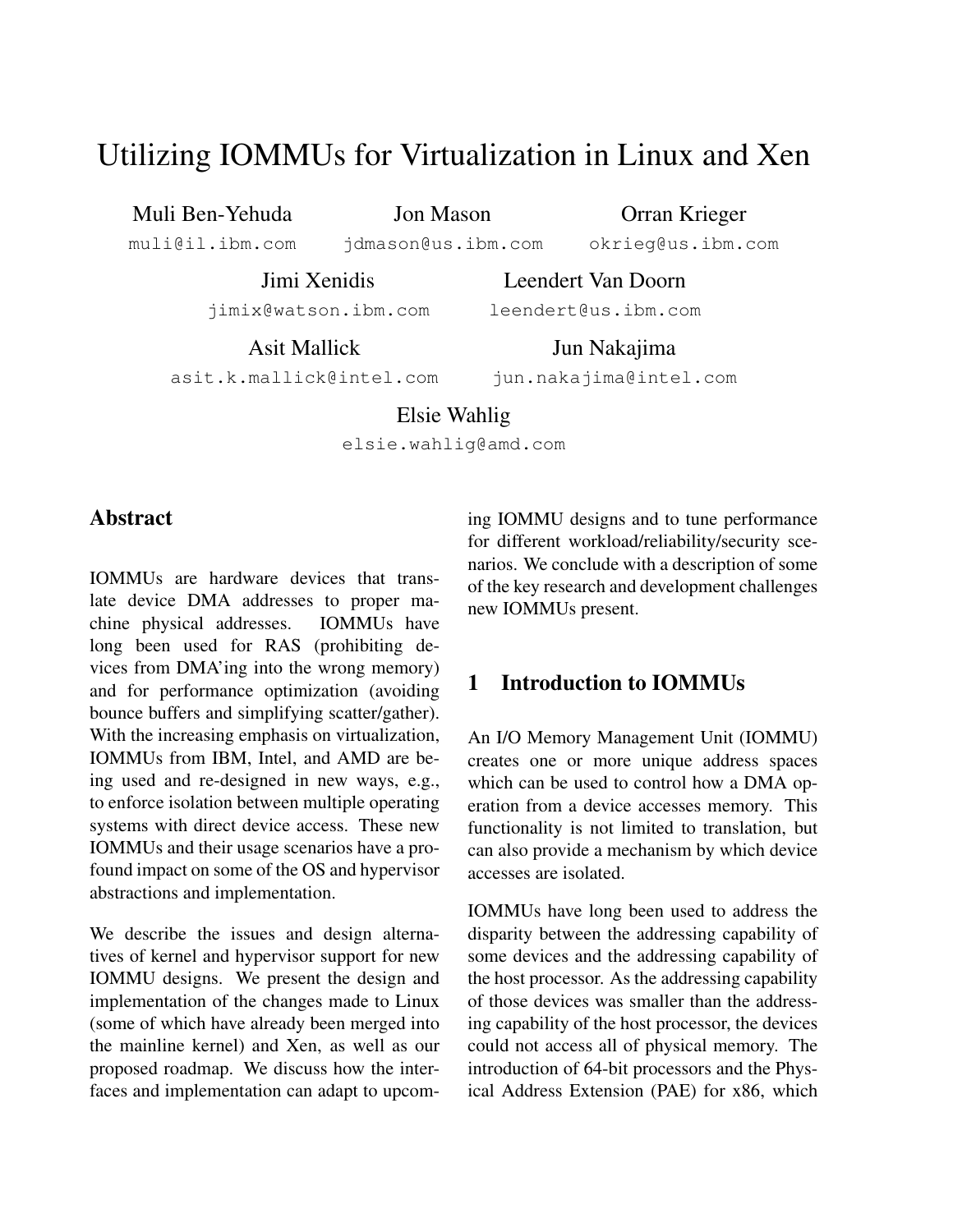allowed processors to address well beyond the 32-bit limits, merely exacerbated the problem.

Legacy PCI32 bridges have a 32-bit interface which limits the DMA address range to 4GB. The PCI SIG [11] came up with a non-IOMMU fix for the 4GB limitation, Dual Address Cycle (DAC). DAC-enabled systems/adapters bypass this limitation by having two 32-bit address phases on the PCI bus (thus allowing 64 bits of total addressable memory). This modification is backward compatible to allow 32 bit, Single Address Cycle (SAC) adapters to function on DAC-enabled buses. However, this does not solve the case where the addressable range of a specific adapter is limited.

An IOMMU can create a unique translated address space, that is independent of any address space instantiated by the MMU of the processor, that can map the addressable range of a device to all of system memory.

When the addressable range of a device is limited and no IOMMU exists, the device might not be able to reach all of physical memory. In this case a region of system memory that the device can address is reserved, and the device is programmed to DMA to this reserved area. The processor then copies the result to the target memory that was beyond the "reach" of the device. This method is known as *bounce buffering*.

In IOMMU isolation solves a very different problem than IOMMU translation. Isolation restricts the access of an adapter to the specific area of memory that the IOMMU allows. Without isolation, an adapter controlled by an untrusted entity (such as a virtual machine when running with a hypervisor, or a non-root userlevel driver) could compromise the security or availability of the system by corrupting memory.

The IOMMU mechanism can be located on the

device, the bus, the processor module, or even in the processor core. Typically it is located on the bus that bridges the processor/memory areas and the PCI bus. In this case, the IOMMU intercepts all PCI bus traffic over the bridge and translates the in- and out-bound addresses. Depending on implementation, these in- and outbound addresses, or translation window, can be as small as a few megabytes to as large as the entire addressable memory space by the adapter (4GB for 32-bit PCI adapters). If isolation is not an issue, it may be beneficial to have addresses beyond this window pass through unmodified.

#### AMD IOMMUs: GART, Device Exclusion Vector, and I/O Virtualization Technology

AMD's Graphical Aperture Remapping Table (GART) is a simple translation-only hardware IOMMU [4]. GART is the integrated translation table designed for use by AGP. The single translation table is located in the processor's memory controller and acts as an IOMMU for PCI. GART works by specifying a physical memory window and list of pages to be translated inside that window. Addresses outside the window are not translated. GART exists in the AMD Opteron, AMD Athlon 64, and AMD Turion 64 processors.

AMD's Virtualization (AMD-V(TM) / SVM) enabled processors have a Device Exclusion Vector (DEV) table define the bounds of a set of protection domains providing isolation. DEV is a bit-vectored protection table that assigns per-page access rights to devices in that domain. DEV forces a permission check of all device DMAs indicating whether devices in that domain are allowed to access the corresponding physical page. DEV uses one bit per physical 4K page to represent each page in the machine's physical memory. A table of size 128K represents up to 4GB.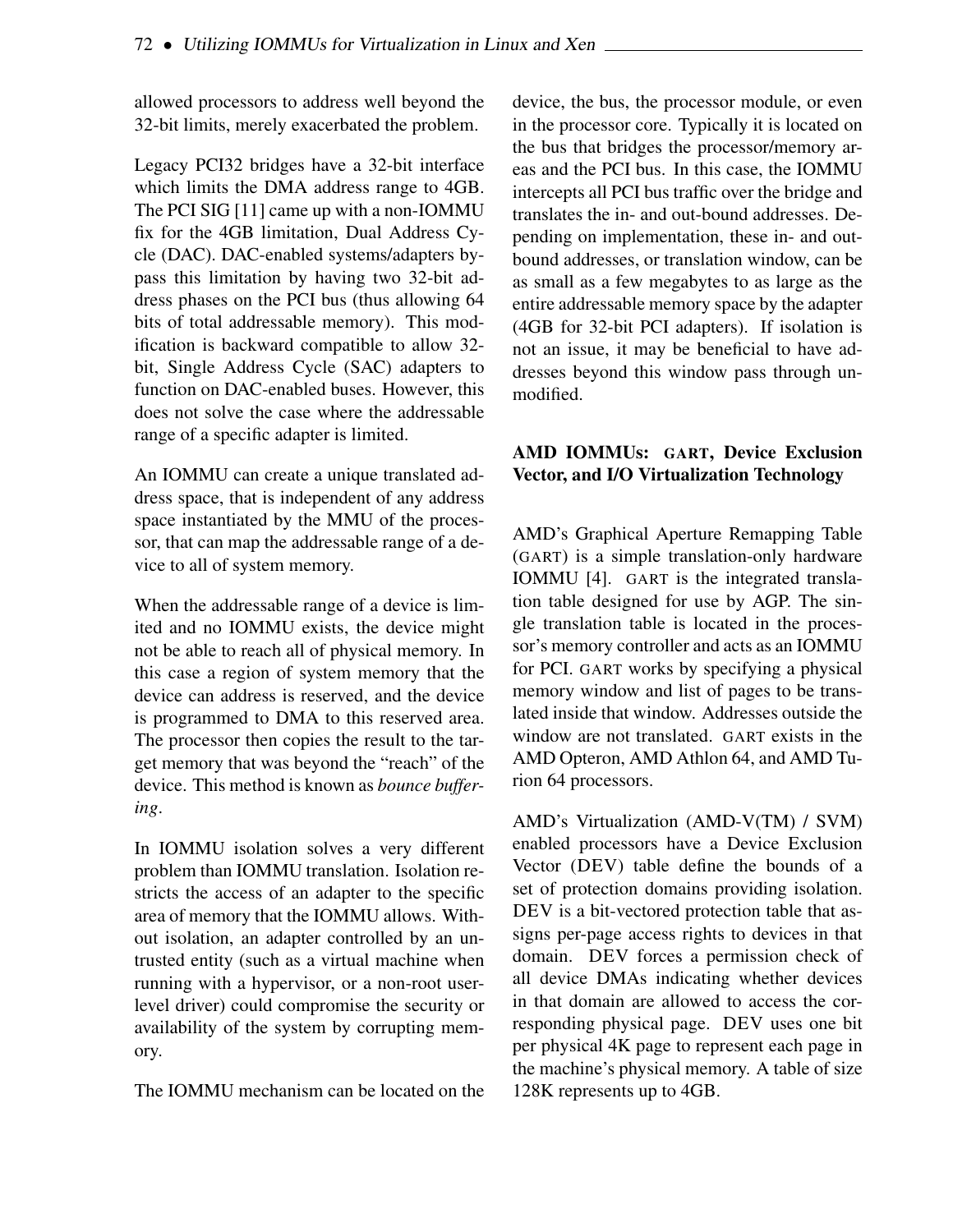AMD's I/O Virtualization Technology [1] defines an IOMMU which will translate and protect memory from any DMA transfers by peripheral devices. Devices are assigned into a protection domain with a set of I/O page tables defining the allowed memory addresses. Before a DMA transfer begins, the IOMMU intercepts the access and checks its cache (IOTLB) and (if necessary) the I/O page tables for that device. The translation and isolation functions of the IOMMU may be used independently of hardware or software virtualization; however, these facilities are a natural extension to virtualization.

The AMD IOMMU is configured as a capability of a bridge or device which may be Hyper-Transport or PCI based. A device downstream of the AMD IOMMU in the machine topology may optionally maintain a cache (IOTLB) of its own address translations. An IOMMU may also be incorporated into a bridge downstream of another IOMMU capable bridge. Both topologies form scalable networks of distributed translations. The page structures used by the IOMMU are maintained in system memory by hypervisors or privileged OS's.

The AMD IOMMU can be used in conjunction with or in place of of the GART or DEV. While GART is limited to a 2GB translation window, the AMD IOMMU can translate accesses to all physical memory.

#### Intel Virtualization Technology for Directed I/O (VT-d)

Intel Virtualization Technology for Directed I/O Architecture provides DMA remapping hardware that adds support for isolation of device accesses to memory as well as translation functionality [2]. The DMA remapping hardware intercepts device attempts to access system memory. Then it uses I/O page tables to determine whether the access is allowed and its intended location. The translation structure is unique to an I/O device function (PCI bus, device, and function) and is based on a multilevel page table. Each I/O device is given the DMA virtual address space same as the physical address space, or a purely virtual address space defined by software. The DMA remapping hardware uses a context-entry table that is indexed by PCI bus, device and function to find the root of the address translation table. The hardware may cache context-entries as well as the effective translations (IOTLB) to minimize the overhead incurred for fetching them from memory. DMA remapping faults detected by the hardware are processed by logging the fault information and reporting the faults to software through a fault event (interrupt).

#### IBM IOMMUs: Calgary, DART, and Cell

IBM's Calgary PCI-X bridge chips provide hardware IOMMU functionality to both translate and isolate. Translations are defined by a set of Translation Control Entries (TCEs) in a table in system memory. The table can be considered an array where the index is the page number in the bus address space and the TCE at that index describes the physical page number in system memory. The TCE may also contain additional information such as DMA direction access rights and specific devices (or device groupings) that each translation can be considered valid. Calgary provides a unique bus address space to all devices behind each PCI Host Bridge (PHB). The TCE table can be large enough to cover 4GB of device accessible memory. Calgary will fetch translations as appropriate and cache them locally in a manner similar to a TLB, or IOTLB. The IOTLB, much like the TLB on an MMU, provides a software accessible mechanism that can invalidate cache entries as the entries in system memory are modified. Addresses above the 4GB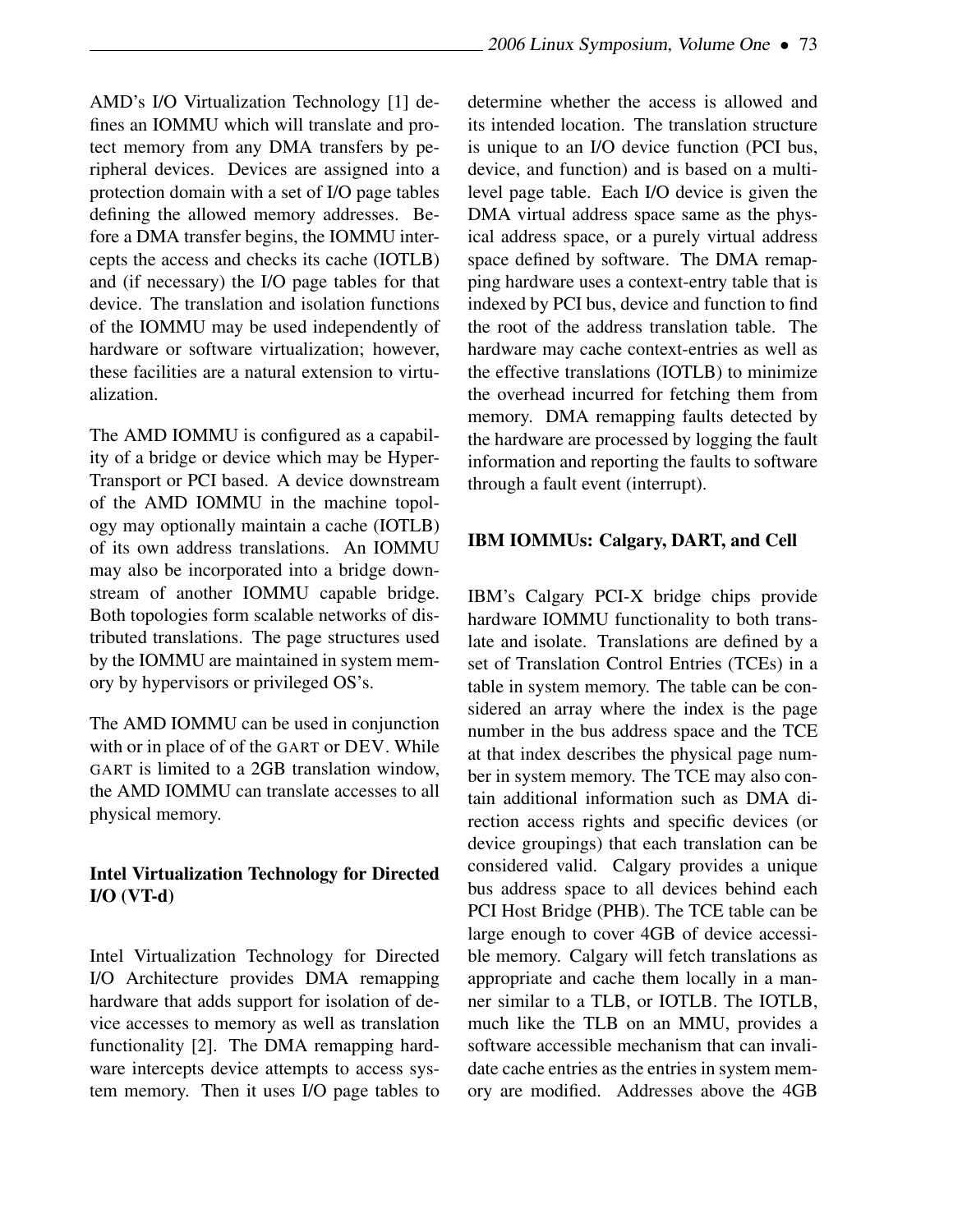boundary are accessible using PCI DAC commands. If these commands originate from the device and are permitted, they will bypass the TCE translation. Calgary ships in some IBM System P and System X systems.

IBM's CPC925 (U3) northbridge, which can be found on JS20/21 Blades and Apple G5 machines, provides IOMMU mechanisms using a DMA Address Relocation Table (DART). DART is similar to the Calgary TCE table, but differs in that the entries only track validity rather than access rights. As with the Calgary, the U3 maintains an IOTLB and provides a software-accessible mechanism for invalidating entries.

The Cell Processor has a translation- and isolation-capable IOMMU implemented on chip. Its bus address space uses a segmented translation model that is compatible with the MMU in the PowerPC core (PPE). This twolevel approach not only allows for efficient user level device drivers, but also allows applications running on the Synergistic Processing Engine (SPE) to interact with devices directly. The Cell IOMMU maintains two local caches—one for caching segment entries and another for caching page table entries, the IOSLB and IOTLB, respectively. Each has a separate software accessible mechanism to invalidate entries. However, all entries in both caches are software accessible, so it is possible to program all translations directly in the caches, increasing the determinism of the translation stage.

# 2 Linux IOMMU support and the DMA mapping API

Linux runs on many different platforms. Those platforms may have a hardware IOMMU emulation such as SWIOTLB, or direct hardware access. The software that enables these IOMMUs must abstract its internal, devicespecific DMA mapping functions behind the generic DMA API. In order to write generic, platform-independent drivers, Linux abstracts the IOMMU details inside a common API, known as the "DMA" or "DMA mapping" API [7] [8]. As long as the implementation conforms to the semantics of the DMA API, a well written driver that is using the DMA API properly should "just work" with any IOMMU.

Prior to this work, Linux's x86-64 architecture included three DMA API implementations: NOMMU, SWIOTLB, and GART. NOMMU is a simple, architecture-independent implementation of the DMA API. It is used when the system has neither a hardware IOMMU nor software emulation. All it does is return the physical memory address for the memory region it is handed as the DMA address for the adapter to use.

Linux includes a software implementation of an IOMMU's translation function, called SWIOTLB. SWIOTLB was first introduced in  $arch/ia64$  [3] and is used today by both IA64 and  $x86-64$ . It provides translation It provides translation through a technique called *bounce buffering.* At boot time, SWIOTLB sets aside a large physically contiguous memory region (the *aperture*), which is off-limits to the OS. The size of the aperture is configurable and ranges from several to hundreds of megabytes. SWIOTLB uses this aperture as a location for DMAs that need to be remapped to system memory higher than the 4GB boundary. When a driver wishes to DMA to a memory region, the SWIOTLB code checks the system memory address of that region. If it is directly addressable by the adapter, the DMA address of the region is returned to the driver and the adapter DMAs there directly. If it is not, SWIOTLB allocates a "bounce buffer" inside the aperture, and returns the bounce buffer's DMA address to the driver. If the requested DMA operation is a DMA read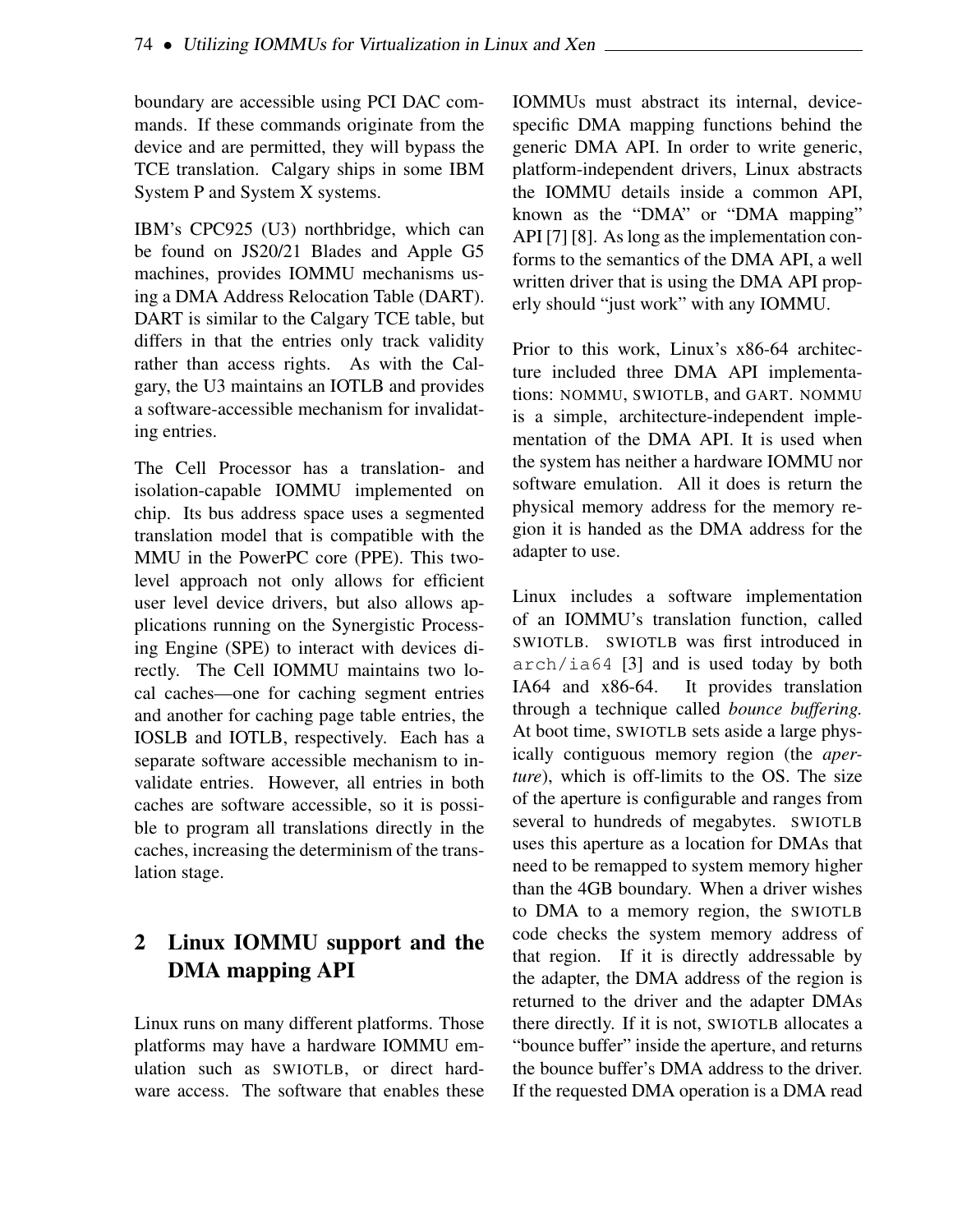(read from memory), the data is copied from the original buffer to the bounce buffer, and the adapter reads it from the bounce buffer's memory location. If the requested DMA operation is a write, the data is written by the adapter to the bounce buffer, and then copied to the original buffer.

SWIOTLB treats the aperture as an array, and during a DMA allocation it traverses the array searching for enough contiguous empty slots in the array to satisfy the request using a next-fit allocation strategy. If it finds enough space to satisfy the request, it passes the location within the aperture for the driver to perform DMA operations. On a DMA write, SWIOTLB performs the copy ("bounce") once the driver unmaps the IO address. On a DMA read or bidirectional DMA, the copy occurs during the mapping of the memory region. Synchronization of the bounce buffer and the memory region can be forced at any time through the various dma\_sync\_xxx function calls.

SWIOTLB is wasteful in CPU operations and memory, but is the only way some adapters can access all memory on systems without an IOMMU. Linux always uses SWIOTLB on IA64 machines, which have no hardware IOMMU. On x86-64, Linux will only use SWIOTLB when the machine has greater than 4GB memory and no hardware IOMMU (or when forced through the iommu=force boot command line argument).

The only IOMMU that is specific to x86-64 hardware is AMD's GART. GART's implementation works in the following way: the BIOS (or kernel) sets aside a chunk of contiguous low memory (the *aperture*), which is off-limits to the OS. There is a single aperture for all of the devices in the system, although not every device needs to make use of it. GART uses addresses in this aperture as the IO addresses of DMAs that need to be remapped to system memory higher than the 4GB boundary. The GART Linux code keeps a list of the used buffers in the aperture via a bitmap. When a driver wishes to DMA to a buffer, the code verifies that the system memory address of the buffer's memory falls within the device's DMA mask. If it does not, then the GART code will search the aperture bitmap for an opening large enough to satisfy the number of pages spanned by the DMA mapping request. If it finds the required number of contiguous pages, it programs the appropriate remapping (from the aperture to the original buffer) in the IOMMU and returns the DMA address within the aperture to the driver.

We briefly described seven different IOMMU designs. AMD's GART and IBM's DART provide translation but not isolation. Conversely, AMD's Device Exclusion Vector provides isolation but not translation. IBM's Calgary and Cell are the only two architectures available today which provide both translation and isolation. However, AMD's and Intel's forthcoming IOMMUs will soon be providing these capabilities on most x86 machines.

## 3 Xen IOMMU support

Xen [5] [6] is a virtual machine monitor for x86, x86-64, IA64, and PowerPC that supports execution of multiple guest operating systems on the same physical machine with high performance and resource isolation. Operating systems running under Xen are either paravirtualized (their source code is modified in order to run under a hypervisor) or fully virtualized (source code was designed and written to run on bare metal and has not been modified to run under a hypervisor). Xen makes a distinction between "physical" (interchangeably referred to as "pseudo-physical") frames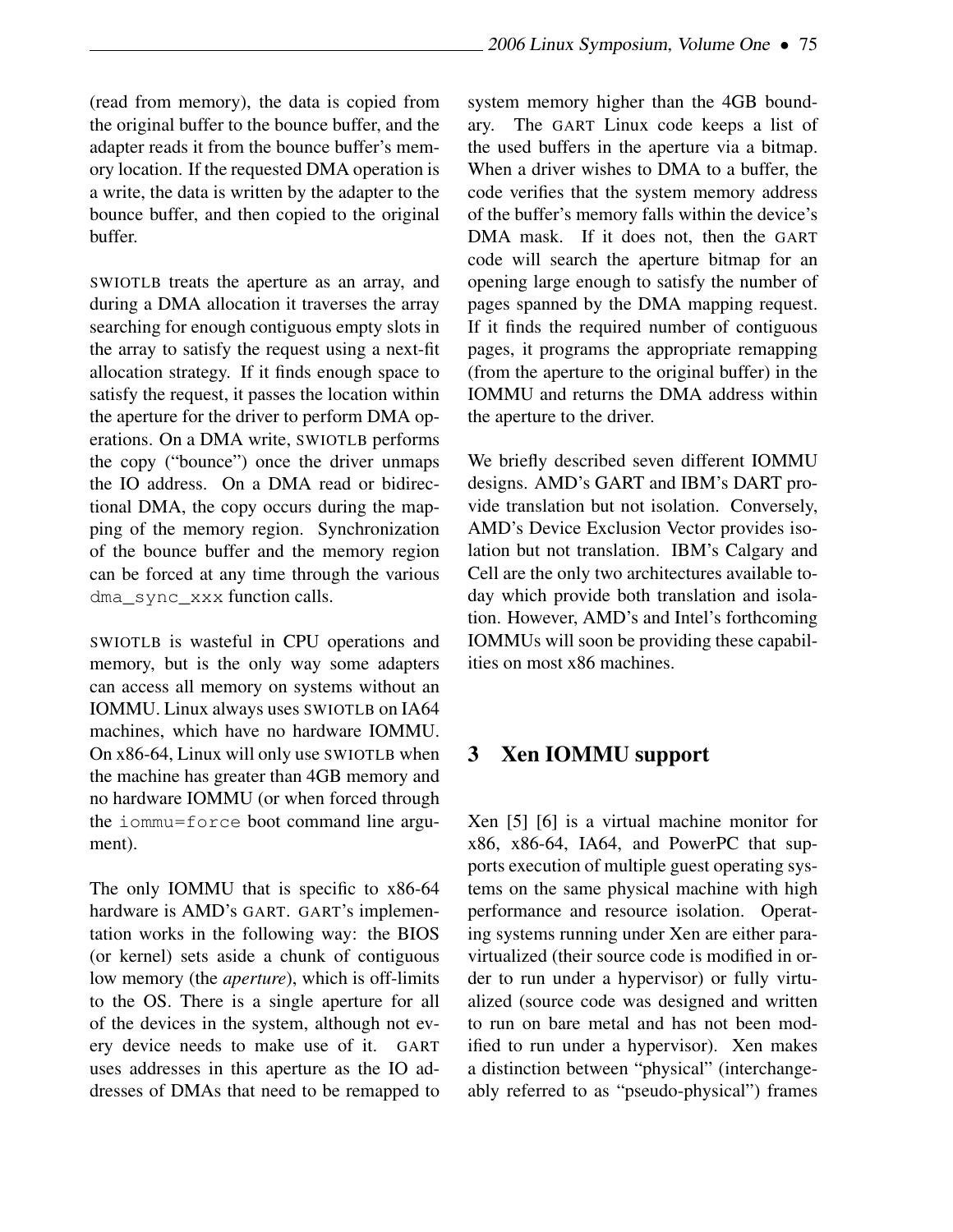and machine frames. An operating system running under Xen runs in a contiguous "physical" address space, spanning from physical address zero to end of guest "physical" memory. Each guest "physical" frame is mapped to a host "machine" frame. Naturally, the physical frame number and the machine frame number will be different most of the time.

Xen has different uses for IOMMU than traditional Linux. Xen virtual machines may straddle or completely reside in system memory over the 4GB boundary. Additionally, Xen virtual machines run with a physical address space that is not identity mapped to the machine address space. Therefore, Xen would like to utilize the IOMMU so that a virtual machine with direct device access need not be aware of the physical to machine translation, by presenting an IO address space that is equivalent to the physical address space. Additionally, Xen would like virtual machines with hardware access to be isolated from other virtual machines.

In theory, any IOMMU driver used by Linux on bare metal could also be used by Linux under Xen after being suitably adapted. The changes required depend on the specific IOMMU, but in general the modified IOMMU driver would need to map from PFNs to MFNs and allocate a machine contiguous aperture rather than a pseudo-physically contiguous aperture. In practice, as of Xen's 3.0.0 release, only a modified version of SWIOTLB is supported.

Xen's controlling domain (dom0) always uses a modified version of SWIOTLB. Xen's SWIOTLB serves two purposes. First, since Xen domains may reside in system memory completely above the 4GB mark, SWIOTLB provides a machine-contiguous aperture below 4GB. Second, since a domain's pseudo-physical memory may not be machine contiguous, the aperture provides a large machine contiguous area for bounce buffers. When a stock Linux driver running under Xen makes a DMA API call, the call

always goes through dom0's SWIOTLB, which makes sure that the returned DMA address is below 4GB if necessary and is machine contiguous. Naturally, going through SWIOTLB on every DMA API call is wasteful in CPU cycles and memory and has a non-negligible performance cost. GART or Calgary (or any other suitably capable hardware IOMMU) could be used to do in hardware what SWIOTLB does in software, once the necessary support is put in place.

One of the main selling points of virtualization is machine consolidation. However, some systems would like to access hardware directly in order to achieve maximal performance. For example, one might want to put a database virtual machine and a web server virtual machine on the same physical machine. The database needs fast disk access and the web server needs fast network access. If a device error or system security compromise occurs in one of the virtual machines, the other is immediately vulnerable. Because of this need for security, there is a need for software or hardware device isolation.

Xen supports the ability to allocate different physical devices to different virtual machines (multiple "driver domains" [10]). However, due to the architectural limitations of most PC hardware, notably the lack of an isolation capable IOMMU, this cannot be done securely. In effect, any domain that has direct hardware access is considered "trusted." For some scenarios, this can be tolerated. For others (e.g., a hosting service that wishes to run multiple customers virtual machines on the same physical machine), this is completely unacceptable.

Xen's grant tables are a software solution to the lack of suitable hardware for isolation. Grant tables provide a method to share and transfer pages of data between domains. They give (or "grant") other domains access to pages in the system memory allocated to the local domain. These pages can be read, written, or exchanged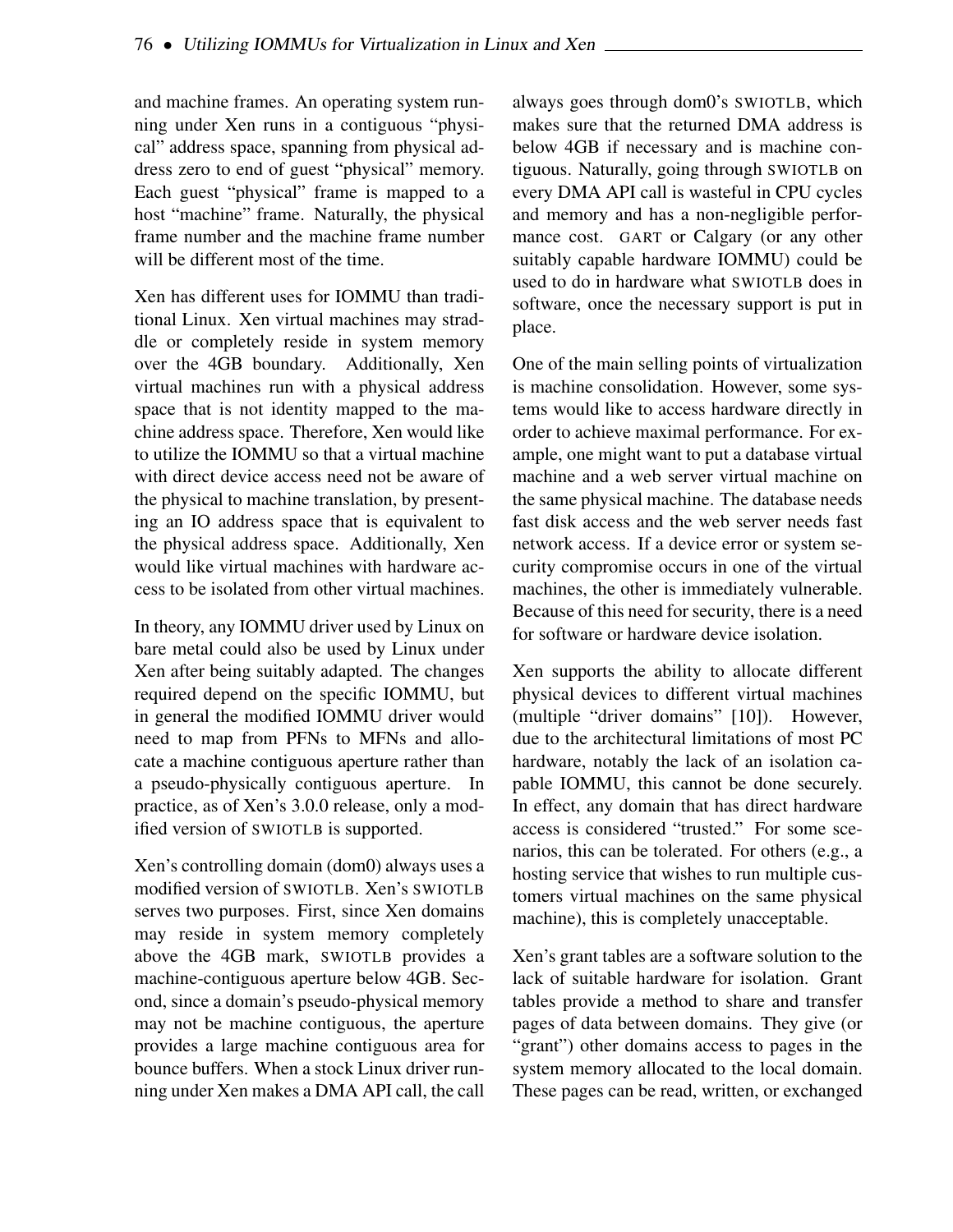(with the proper permission) for the purpose of providing a fast and secure method for domains to receive indirect access to hardware.

How does data get from the hardware to the local domain that wishes to make use it, when only the driver domain can access the hardware directly? One alternative would be for the driver domain to always DMA into its own memory, and then pass the data to the local domain. Grant tables provide a more efficient alternative by letting driver domains DMA directly into pages in the local domain's memory. However, it is only possible to DMA into pages specified within the grant table. Of course, this is only significant for non-privileged domains (as privileged domains could always access the memory of non-privileged domains). Grant tables have two methods for allowing access to remote pages in system memory: shared pages and page flipping.

For shared pages, a driver in the local domain's kernel will advertise a page to be shared via a hypervisor function call ("hypercall" or "hcall"). The hcall notifies the hypervisor that other domains are allowed to access this page. The local domain then passes a grant table reference ID to the remote domain it is "granting" access to. Once the remote domain is finished, the local domain removes the grant. Shared pages are used by block devices and any other device that receives data synchronously.

Network devices, as well as any other device that receives data asynchronously, use a method known as *page flipping*. When page flipping, a driver in the local domain's kernel will advertise a page to be transferred. This call notifies the hypervisor that other domains can receive this page. The local domain then transfers the page to the remote domain and takes a free page (via producer/consumer ring).

Incoming network packets need to be inspected before they can be transferred, so that the intended destination can be deduced. Since block devices already know which domain requested data to be read, there is no need to inspect the data prior to sending it to its intended domain. Newer networking technologies (such as RDMA NICs and Infiniband) know when a packet is received from the wire for which domain is it destined and will be able to DMA it there directly.

Grant tables, like SWIOTLB, are a software implementation of certain IOMMU functionality. Much like how SWIOTLB provides the translation functionality of an IOMMU, grant tables provide the isolation and protection functionality. Together they provide (in software) a fully functional IOMMU (i.e., one that provides both translation and isolation). Hardware acceleration of grant tables and SWIOTLB is possible, provided a suitable hardware IOMMU exists on the platform, and is likely to be implemented in the future.

## 4 Virtualization: IOMMU design requirements and open issues

Adding IOMMU support for virtualization raises interesting design requirements and issues. Regardless of the actual functionality of an IOMMU, there are a few basic design requirements that it must support to be useful in a virtualized environment. Those basic design requirements are: memory isolation, fault isolation, and virtualized operating system support.

To achieve memory isolation, an operating system or hypervisor should not allow one virtual machine with direct hardware access to cause a device to DMA into an area of physical memory that the virtual machine does not own. Without this capability, it would be possible for any virtual machine to have access to the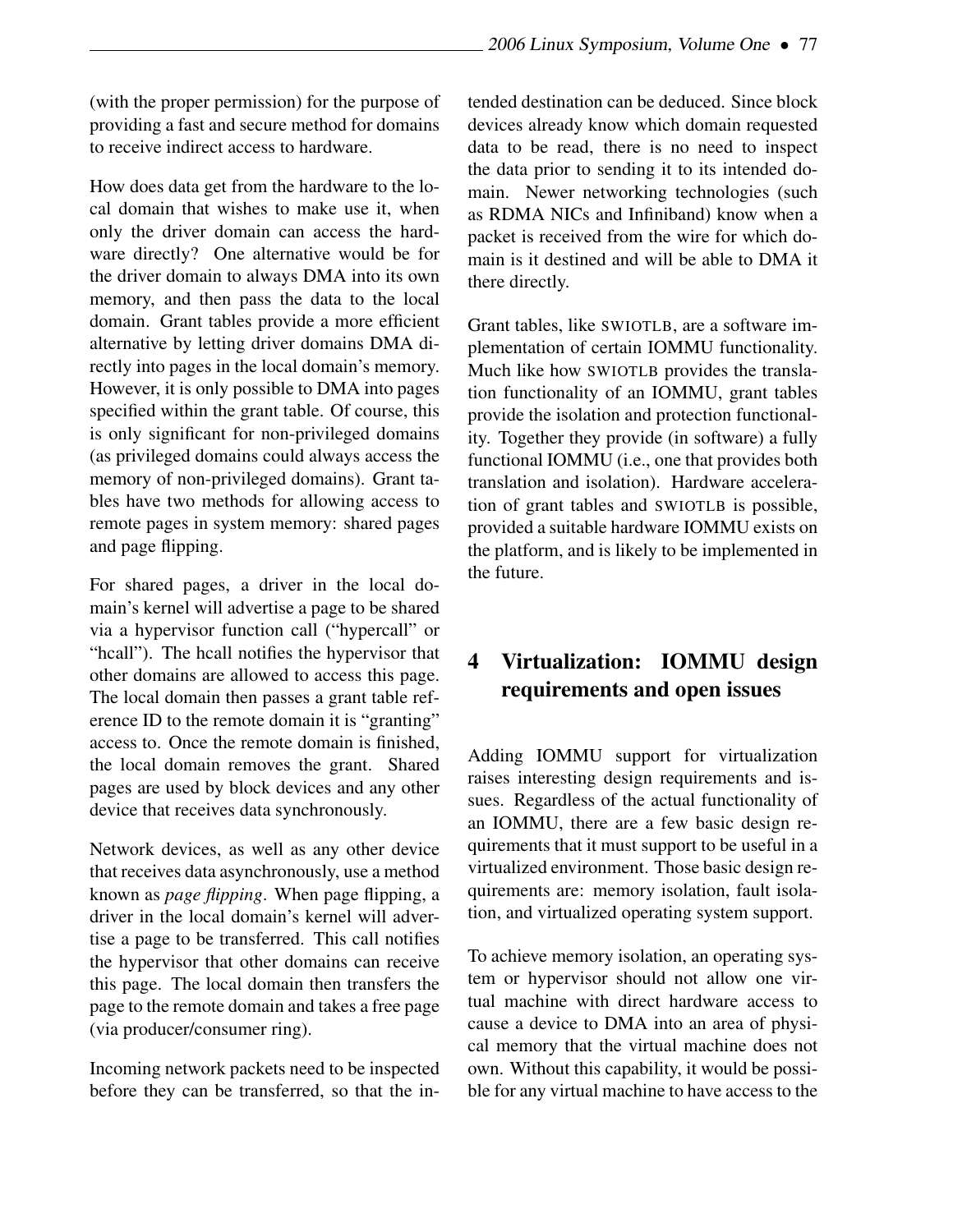memory of another virtual machine, thus precluding running an untrusted OS on any virtual machine and thwarting basic virtualization security requirements.

To achieve fault isolation, an operating system or hypervisor should not allow a virtual machine that causes a bad DMA (which leads to a translation error in the IOMMU) to affect other virtual machines. It is acceptable to kill the errant virtual machine or take its devices off-line, but it is not acceptable to kill other virtual machines (or the entire physical machine) or take devices that the errant virtual machines does not own offline.

To achieve virtualized operating system support, an operating system or hypervisor needs to support para-virtualized operating systems, fully virtualized operating systems that are not IOMMU-aware, and fully virtualized IOMMUaware operating systems. For para-virtualized OS's, the IOMMU support should mesh in seamlessly and take advantage of the existing OS IOMMU support (e.g., Linux's DMA API). For fully virtualized but not IOMMU-aware OS's, it should be possible for control tools to construct IOMMU translation tables that mirror the OS's pseudo-physical to machine mappings. For fully virtualized IOMMU aware operating systems, it should be possible to trap, validate, and establish IOMMU mappings such that the semantics the operating system expects with regards to the IOMMU are maintained.

There are several outstanding issues and open questions that need to be answered for IOMMU support. The first and most critical question is: "who owns the IOMMU?" Satisfying the isolation requirement requires that the IOMMU be owned by a trusted entity that will validate every map and unmap operation. In Xen, the only trusted entities are the hypervisor and privileged domains (i.e., the hypervisor and dom0 in standard configurations), so the IOMMU must be owned by either the hypervisor or a trusted

domain. Mapping and unmapping entries into the IOMMU is a frequent, fast-path operation. In order to impose as little overhead as possible, it will need to be done in the hypervisor. At the same time, there are compelling reasons to move all hardware-related operations outside of the hypervisor. The main reason is to keep the hypervisor itself small and ignorant of any hardware details except those absolutely essential, to keep it maintainable and verifiable. Since dom0 already has all of the required IOMMU code for running on bare metal, there is little point in duplicating that code in the hypervisor.

Even if mapping and unmapping of IOMMU entries is done in the hypervisor, should dom0 or the hypervisor initialize the IOMMU and perform other control operations? There are arguments both ways. The argument in favor of the hypervisor is that the hypervisor already does some IOMMU operations, and it might as well do the rest of them, especially if no clearcut separation is possible. The arguments in favor of dom0 are that it can utilize all of the bare metal code that it already contains.

Let us examine the simple case where a physical machine has two devices and two domains with direct hardware access. Each device will be dedicated to a separate domain. From the point of view of the IOMMU, each device has a different IO address space, referred to simply as an "IO space." An IO space is a virtual address space that has a distinct translation table. When dedicating a device to a domain, we either establish the IO space *a priori* or let the domain establish mappings in the IO space that will point to its machine pages as it needs them. IO spaces are created when a device is granted to a domain, and are destroyed when the device is brought offline (or when the domain is destroyed). A trusted entity grants access to devices, and therefore necessarily creates and grants access to their IO spaces. The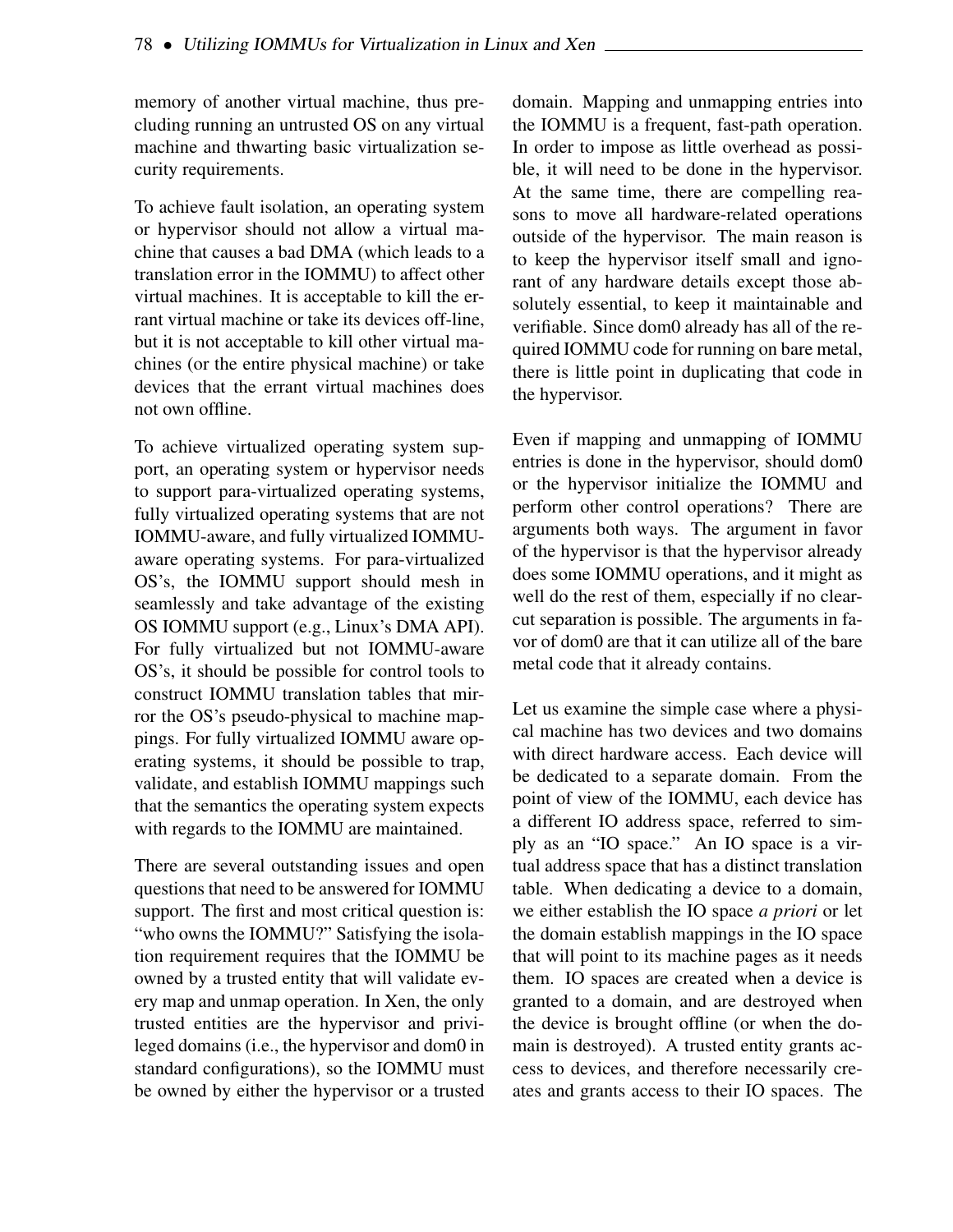same trusted entity can revoke access to devices, and therefore revoke access and destroy their IO spaces.

There are multiple considerations that need to be taken into account when designing an IOMMU interface. First, we should differentiate between the administrative interfaces that will be used by control and management tools, and "data path" interfaces which will be used by unprivileged domains. Creating and destroying an IO space is an administrative interface; mapping a machine page is a data path operation.

Different hardware IOMMUs have different characteristics, such as different degrees of device isolation. They might support no isolation (single global IO address space for all devices in the system), isolation between different busses (IO address space per PCI bus), or isolation on the PCI Bus/Device/Function (BDF) level (i.e., a separate IO address space for each logical PCI device function). The IO space creation interface should expose the level of isolation that the underlying hardware is capable of, and should support any of the above isolation schemes. Exposing a finer-grained isolation than the hardware is capable of could lead software to a false sense of security, and exposing a coarser grained isolation would not be able to fully utilize the capabilities of the hardware.

Another related question is whether several devices should be able to share the same IO address space, even if the hardware is capable of isolating between them. Let us consider a fully virtualized operating system that is not IOMMU aware and has several devices dedicated to it. Since the OS is not capable of utilizing isolation between these devices and each IO space consumes a small, yet non-negligible amount of memory for its translation tables, there is no point in giving each device a separate IO address space. For cases like this, it would be beneficial to share the same IO address space among all devices dedicated to a given operating system.

We have established that it may be beneficial for multiple devices to share the same IO address space. Is it likewise beneficial for multiple consumers (domains) to share the same IO address space? To answer this question, let us consider a smart IO adapter such as an Infiniband NIC. An IB NIC handles its own translation needs and supports many more concurrent consumers than PCI allows. PCI dedicates 3 bits for different "functions" on the same device (8 functions in total) whereas IB supports 24 bits of different consumers (millions of consumers). To support such "virtualization friendly" adapters, one could run with translation disabled in the IOMMU, or create a single IO space and let multiple consumers (domains) access it.

Since some hardware is only capable of having a shared IO space between multiple noncooperating devices, it is beneficial to be able to create several logical IO spaces, each of which is a window into a single large "physical IO space." Each device gets its own window into the shared address space. This model only provides "statistical isolation." A driver programming a device may guess another device's window and where it has entries mapped, and if it guesses correctly, it could DMA there. However, the probability of its guessing correctly can be made fairly small. This mode of operation is not recommended, but if it's the only mode the hardware supports. . .

Compared to creation of an IO space, mapping and unmapping entries in it is straightforward. Establishing a mapping requires the following parameters:

• A consumer needs to specify which IO space it wants to establish a mapping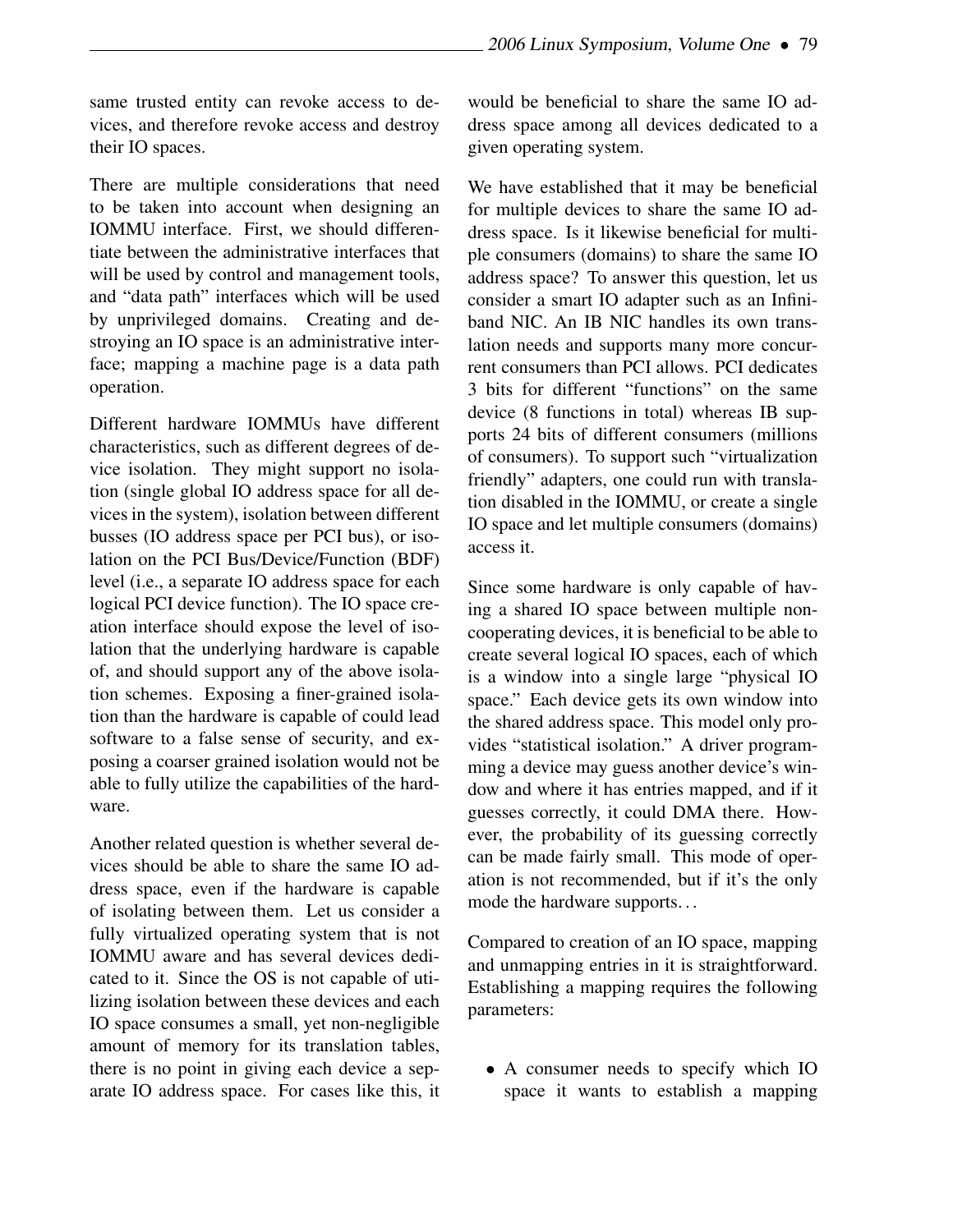in. Alternatives for for identifying IO spaces are either an opaque, per-domain "IO space handle" or the BDF that this IO space translates for.

- The IO address in the IO address space to establish a mapping at. The main advantage of letting the domain pick the IO address it that it has control over how IOMMU mappings are allocated, enabling it to optimize their allocation based on its specific usage scenarios. However, in the case of shared IO spaces, the IO address the device requests may not be available or may need to be modified. A reasonable compromise is to make the IO address a "hint" which the hypervisor is free to accept or reject.
- The access permissions for the given mapping in the IO address space. At a minimum, any of none, read only, write only, or read write should be supported.
- The size of the mapping. It may be specified in bytes for convenience and to easily support different page sizes in the IOMMU, but ultimately the exact size of the mapping will depend on the specific page sizes the IOMMU supports.

To reduce the number of required hypercalls, the interface should support multiple mappings in a single hypervisor call (i.e., a "scatter gather list" of mappings).

Tearing down a mapping requires the following parameters:

- The IO space this mapping is in.
- The mapping, as specified by an IO address in the IO space.
- The size of the mapping.

Naturally, the hypervisor needs to validate that the passed parameters are correct. For example, it needs to validate that the mapping actually belongs to the domain requesting to unmap it, if the IO space is shared.

Last but not least, there are a number of miscellaneous issues that should be taken into account when designing and implementing IOMMU support. Since our implementation is targeting the open source Xen hypervisor, some considerations may be specific to a Xen or Linux implementation.

First and foremost, Linux and Xen already include a number of mechanisms that either emulate or complement hardware IOMMU functionality. These include SWIOTLB, grant tables, and the PCI frontend / backend drivers. Any IOMMU implementation should "play nicely" and integrate with these existing mechanisms, both on the design level (i.e., provide hardware acceleration for grant tables) and on the implementation level (i.e., do not duplicate common code).

One specific issue that must be addressed stems from Xen's use of page flipping. Pages that have been mapped into the IOMMU must be pinned as long as they are resident in the IOMMU's table. Additionally, any pages that are involved in IO may not be relinquished by a domain (e.g., by use of the balloon driver).

Devices and domains may be added or removed at arbitrary points in time. The IOMMU support should handle "garbage collection" of IO spaces and pages mapped in IO when the domain or domains that own them die or the device they map is removed. Likewise, hotplugging of new devices should also be handled.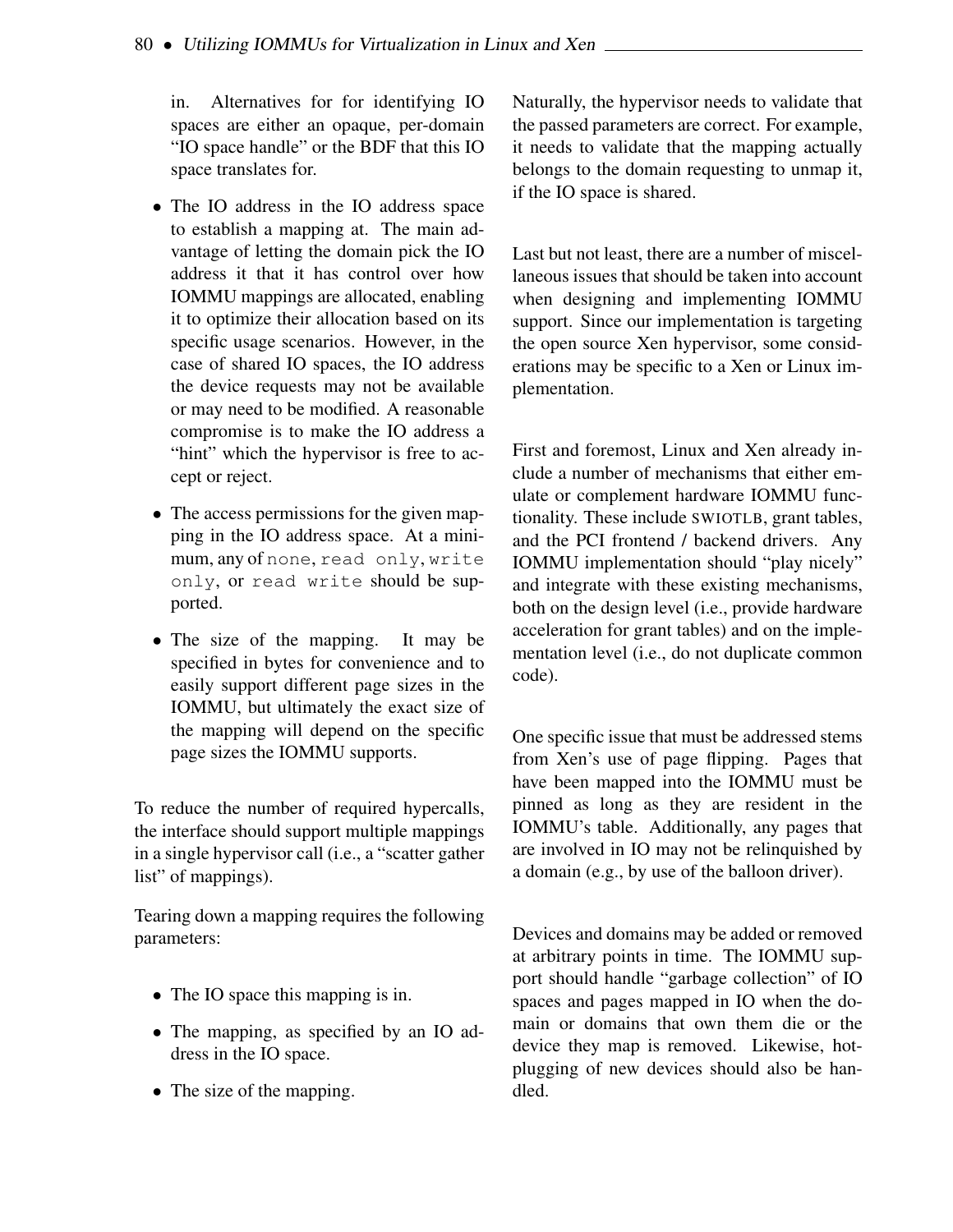# 5 Calgary IOMMU Design and Implementation

We have designed and implemented IOMMU support for the Calgary IOMMU found in highend IBM System X servers. We developed it first on bare metal Linux, and then used the bare metal implementation as a stepping-stone to a "virtualization enabled" proof-of-concept implementation in Xen. This section describes both implementations. It should be noted that Calgary is an isolation-capable IOMMU, and thus provides isolation between devices residing on different PCI Host Bridges. This capability is directly beneficial in Linux even without a hypervisor for its RAS capabilities. For example, it could be used to isolate a device in its own IO space while developing a driver for it, thus preventing DMA related errors from randomly corrupting memory or taking down the machine.

#### 5.1 x86-64 Linux Calgary support

The Linux implementation is included at the time of this writing in 2.6.16-mm1. It is composed of several parts: initialization and detection code, IOMMU specific code to map and unmap entries, and a DMA API implementation.

The bring-up code is done in two stages: detection and initialization. This is due to the way the x86-64 arch-specific code detects and initializes IOMMUs. In the first stage, we detect whether the machine has the Calgary chipset. If it does, we mark that we found a Calgary IOMMU, and allocate large contiguous areas of memory for each PCI Host Bridge's translation table. Each translation table consists of a number of entries that total the addressable range given to the device (in page size increments). This stage uses the bootmem allocator

and happens before the PCI subsystem is initialized. In the second stage, we map Calgary's internal control registers and enable translation on each PHB.

The IOMMU requires hardware-specific code to map and unmap DMA entries. This part of the code implements a simple TCE allocator to "carve up" each translation table to different callers, and includes code to create TCEs (Translation Control Entries) in the format that the IOMMU understands and writes them into the translation table.

Linux has a DMA API interface to abstract the details of exactly how a driver gets a DMA'able address. We implemented the DMA API for Calgary, which allows generic DMA mapping calls to be translated to Calgary specific DMA calls. This existing infrastructure enabled the Calgary Linux code to be more easily hooked into Linux without many non-Calgary specific changes.

The Calgary code keeps a list of the used pages in the translation table via a bitmap. When a driver make a DMA API call to allocate a DMA address, the code searches the bitmap for an opening large enough to satisfy the DMA allocation request. If it finds enough space to satisfy the request, it updates the TCEs in the translation table in main memory to let the DMA through. The offset of those TCEs within the translation table is then returned to the device driver as the DMA address to use.

#### 5.2 Xen Calgary support

Prior to this work, Xen did not have any support for isolation-capable IOMMUs. As explained in previous sections, Xen does have software mechanisms (such as SWIOTLB and grant tables) that emulate IOMMU-related functionality, but does not have any hardware IOMMU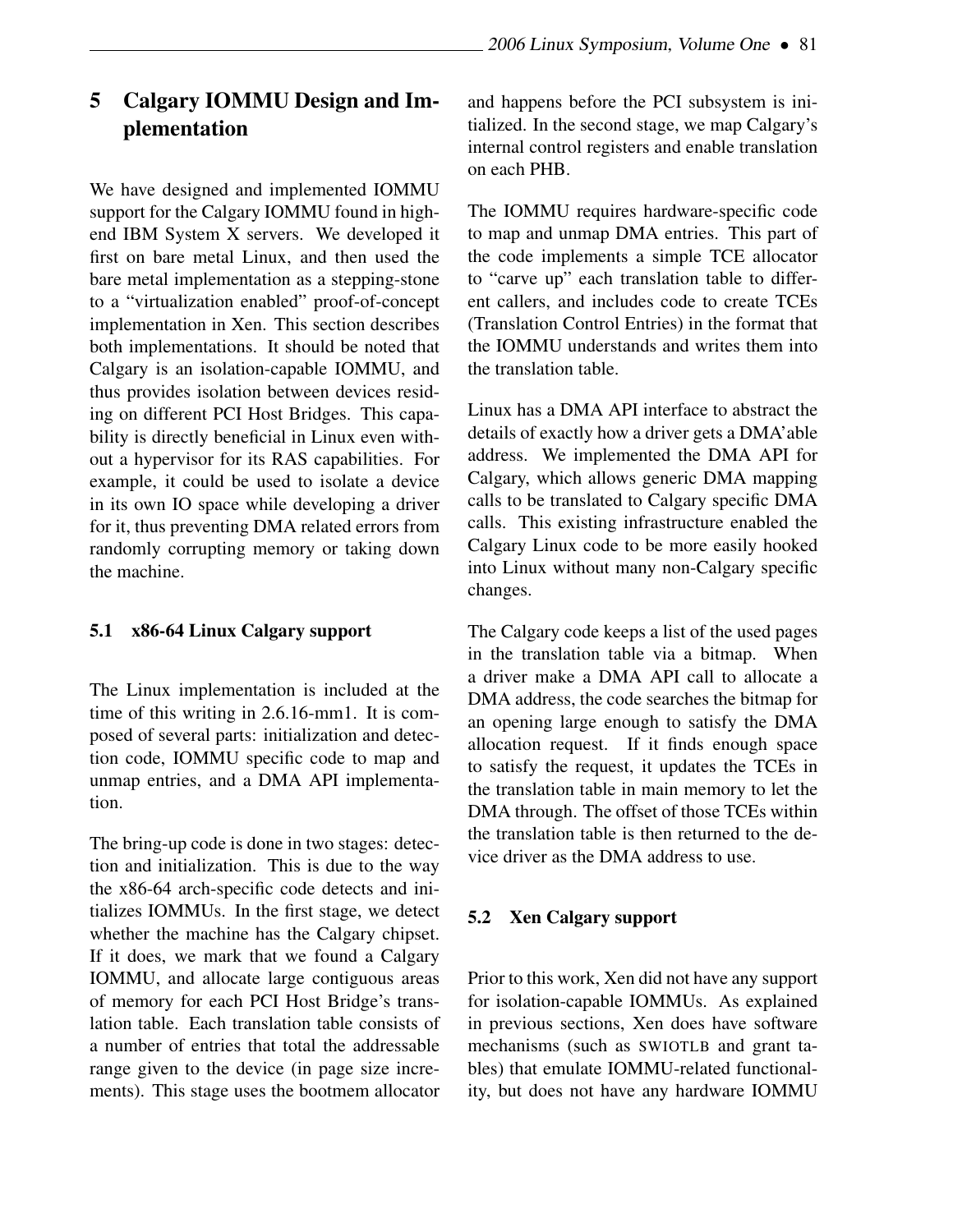support, and specifically does not have any isolation-capable hardware IOMMU support.

We added proof-of-concept IOMMU support to Xen. The IOMMU support is composed of a thin "general IOMMU" layer, and hardware IOMMU specific implementations. At the moment, the only implementation is for the Calgary chipset, based on the bare-metal Linux Calgary support. As upcoming IOM-MUs become available, we expect more hardware IOMMU implementations to show up.

It should be noted that the current implementation is proof-of-concept and is subject to change as IOMMU support evolves. In theory it targets numerous IOMMUs, each with distinct capabilities, but in practice it has only been implemented for the single isolationcapable IOMMU that is currently available. We anticipate that by the time you read this, the interface will have changed to better accommodate other IOMMUs.

The IOMMU layer receives the IOMMU related hypercalls (both the "management" hcalls from dom0 and the IOMMU map/unmap hcalls from other domains) and forwards them to the IOMMU specific layer. The following hcalls are defined:

- iommu\_create\_io\_space this call is used by the management domain (dom0) to create a new IO space that is attached to specific PCI BDF values. If the IOMMU supports only bus level isolation, the device and function values are ignored.
- iommu\_destroy\_io\_space this call is used to destroy an IO space, as identified by a BDF value.

Once an IO space exists, a domain can ask to map and unmap translation entries in its IOMMU using the following calls:

- u64 do\_iommu\_map(u64 ioaddr, u64 mfn, u32 access, u32 bdf, u32 size);
- int do\_iommu\_unmap(u64 ioaddr, u32 bdf, u32 size);

When mapping an entry, the domain passes the following parameters:

- ioaddr The address in the IO space that the domain would like to establish a mapping at. This is a hint; the hypervisor is free to use it or ignore it and return a different IO address.
- $mfn$  The machine frame number that this entry should map. In the current Xen code base, a domain running on x86-64 and doing DMA is aware of the physical/machine translation, and thus there is no problem with passing the MFN. In future implementations this API will probably change to pass the domain's PFN instead.
- access This specifies the Read/Write permission of the entry (*read* here refers to what the device can do—whether it can only read from memory, or can write to it as well).
- bdf The PCI Bus/Device/Function of the IO space that we want to map this in. This parameter might be changed in later revisions to an opaque IO-space identifier.
- size How large is this entry? The current implementation only supports a single IOMMU page size of 4KB, but we anticipate that future IOMMUs will support large page sizes.

The return value of this function is the IO address where the entry has been mapped.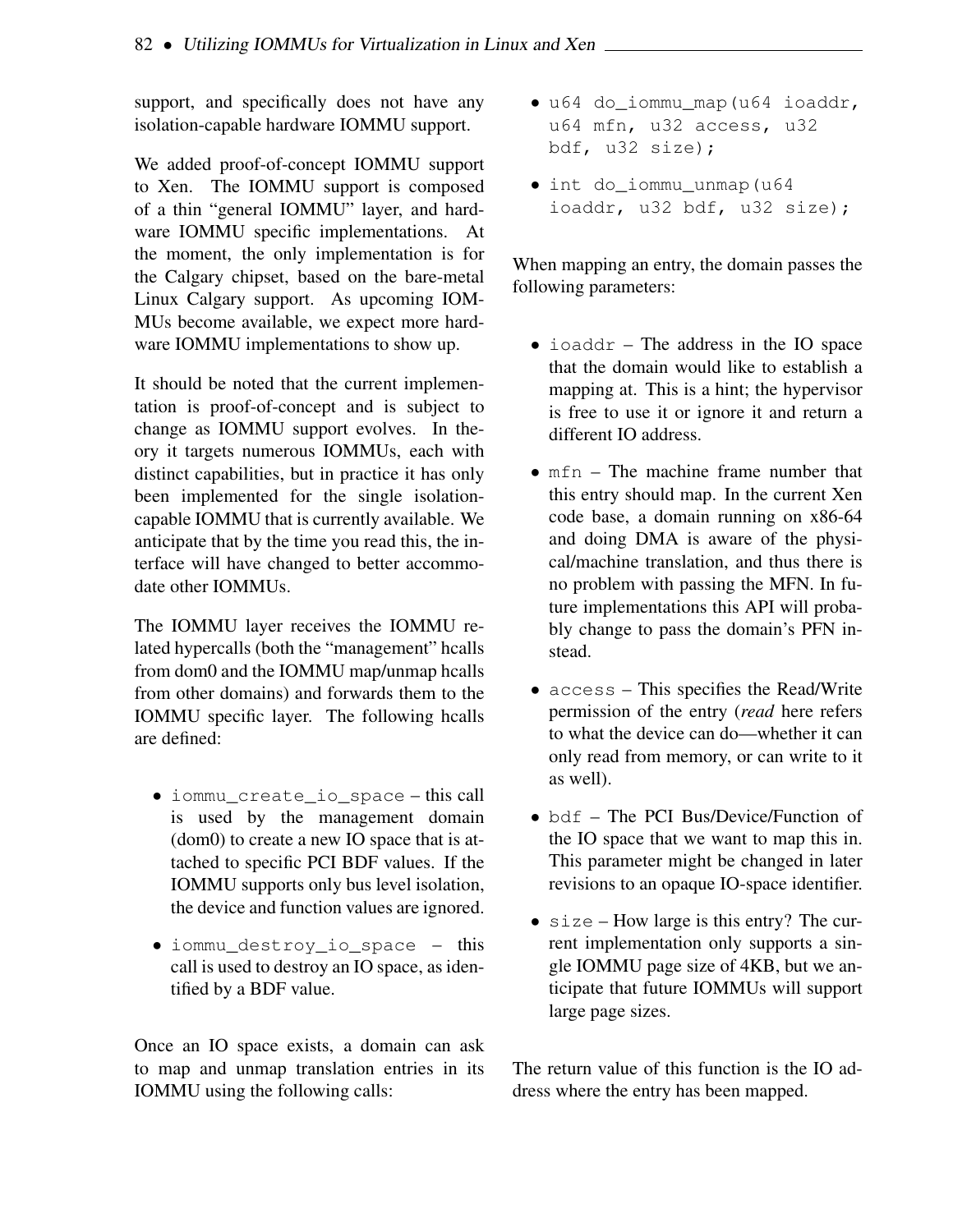When unmapping an entry, the domain passes the BDF, the IO address that was returned and the size of the entry to be unmapped. The hypervisor validates the parameters, and if they validate correctly, unmaps the entry.

An isolation-capable IOMMU is likely to either have a separate translation table for different devices, or have a single, shared translation table where each entry in the table is valid for specific BDF values. Our scheme supports both usage models. The generic IOMMU layer finds the right translation table to use based on the BDF, and then calls the hardware IOMMUspecific layer to map or unmap an entry in it. In the case of one domain owning an IO space, the domain can use its own allocator and the hypervisor will always use the IO addresses the domain wishes to use. In the case of a shared IO space, the hypervisor will be the one controlling IO address allocation. In this case IO address allocation could be done in cooperation with the domains, for example by adding a per domain offset to the IO addresses the domains ask for—in effect giving each domain its own window into the IO space.

#### 6 Roadmap and Future Work

Our current implementation utilizes the IOMMU to run dom0 with isolation enabled. Since dom0 is privileged and may access all of memory anyway, this is useful mainly as a proof of concept for running a domain with IOMMU isolation enabled. Our next immediate step is to run a different, non privileged and non trusted "direct hardware access domain" with direct access to a device and with isolation enabled in the IOMMU.

Once we've done that, we plan to continue in several directions simultaneously. We intend to integrate the Calgary IOMMU support with the existing software mechanisms such as SWIOTLB and grant tables, both on the interface level and the implementation (e.g., sharing for code related to pinning of pages involved in ongoing DMAs). For configuration, we are looking to integrate with the PCI frontend and backend drivers, and their configuration mechanisms.

We are planning to add support for more IOM-MUs as hardware becomes available. In particular, we look forward to supporting Intel and AMD's upcoming isolation-capable IOMMUs.

Longer term, we see many exciting possibilities. For example, we would like to investigate support for other types of translation schemes used by some devices (e.g. those used by Infiniband adapters).

We have started looking at tuning the IOMMU for different performance/reliability/security scenarios, but do not have any results yet. Most current-day machines and operating systems run without any isolation, which in theory should give the best performance (least overhead on the DMA path). However, IOMMUs make it possible to perform scatter-gather coalescing and bounce buffer avoidance, which could lead to increased overall throughput.

When enabling isolation in the IOMMU, one could enable it selectively for "untrusted" devices, or for all devices in the system. There are many trade-offs that can be made when enabling isolation: one example is static versus dynamic mappings, that is, mapping the entire OS's memory into the IOMMU up front when it is created (no need to make map and unmap hypercalls) versus only mapping those pages that are involved in DMA activity. When using dynamic mappings, what is the right mapping allocation strategy? Since every IOMMU implements a cache of IO mappings (an IOTLB), we anticipate that the IO mapping allocation strategy will have a direct impact on overall system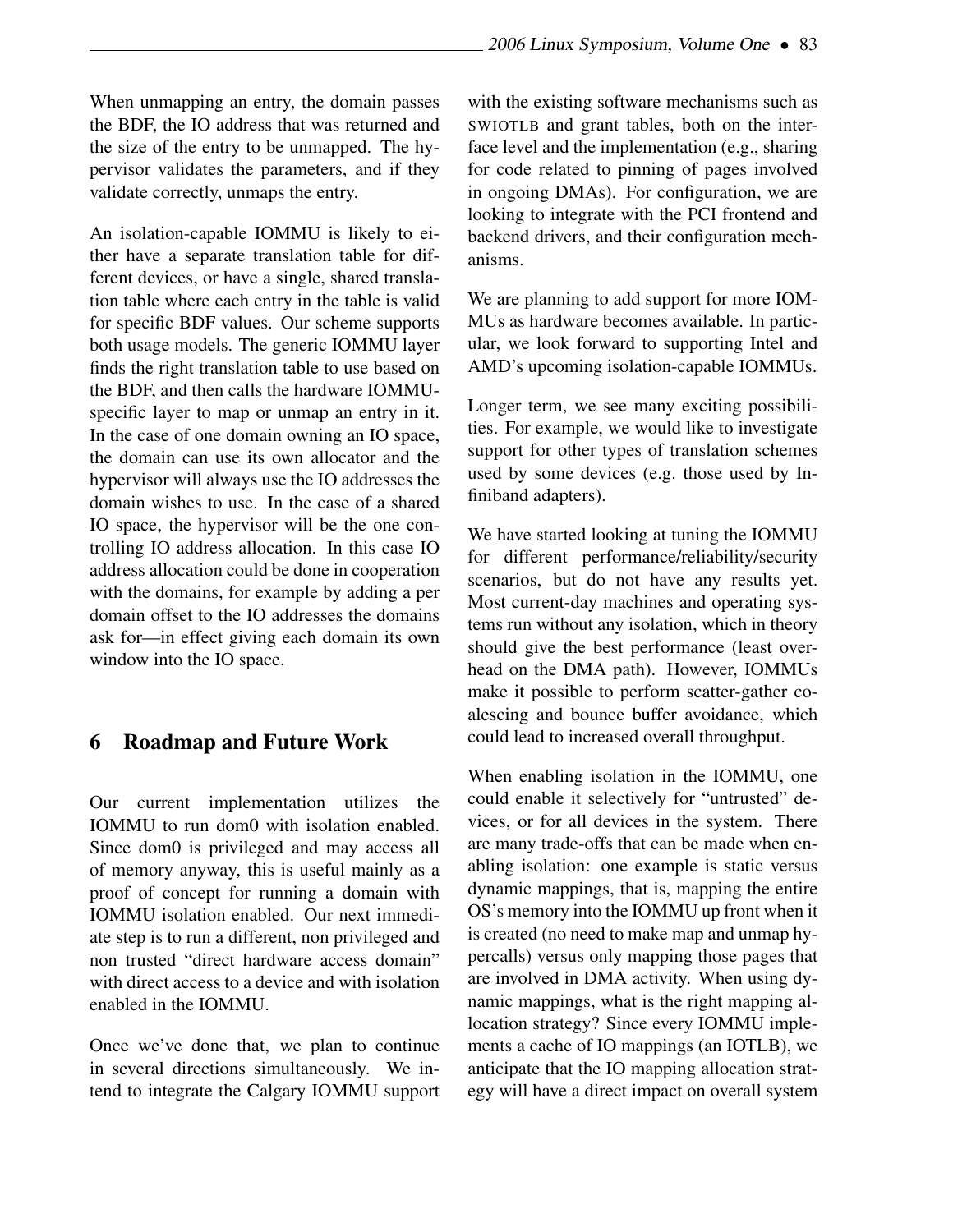performance.

## 7 Conclusion: Key Research and Development Challenges

We implemented IOMMU support on x86-64 for Linux and have proof-of-concept IOMMU support running under Xen. We have shown that it is possible to run virtualized and nonvirtualized operating systems on x86-64 with IOMMU isolation. Other than the usual woes associated with bringing up a piece of hardware for the first time, there are also interesting research and development challenges for IOMMU support.

One question is simply how can we build better, more efficient IOMMUs that are easier to use in a virtualized environment? The upcoming IOMMUs from IBM, Intel, and AMD have unique capabilities that have not been explored so far. How can we best utilize them and what additional capabilities should future IOMMUs have?

Another open question is whether we can use the indirection IOMMUs provide for DMA activity to migrate devices that are being accessed directly by a domain, without going through an indirect software layer such as the backend driver. Live virtual machine migration ("live" refers to migrating a domain while it continues to run) is one of Xen's strong points [9], but at the moment it is mutually incompatible with direct device access. Can IOMMUs mitigate this limitation?

Another set of open question relate to the ongoing convergence between IOMMUs and CPU MMUs. What is the right allocation strategy for IO mappings? How to efficiently support large pages in the IOMMU? Does the fact that some IOMMUs share the CPU's page table format (e.g., AMD's upcoming IOMMU) change any fundamental assumptions?

What is the right way to support fully virtualized operating systems, both those that are IOMMU-aware, and those that are not?

We continue to develop Linux and Xen's IOMMU support and investigate these questions. Hopefully, the answers will be forthcoming by the time you read this.

## 8 Legal

Any statements about support or other commitments may be changed or canceled at any time without notice. All statements regarding future direction and intent are subject to change or withdrawal without notice, and represent goals and objectives only. Information is provided "AS IS" without warranty of any kind. The information could include technical inaccuracies or typographical errors. Improvements and/or changes in the product(s) and/or the program(s) described in this publication may be made at any time without notice.

## References

- [1] *AMD I/O Virtualization Technology (IOMMU)* Specification, 2006, http: //www.amd.com/us-en/assets/ content\_type/white\_papers\_ and\_tech\_docs/34434.pdf.
- [2] *Intel Virtualization Technology for Directed I/O Architecture Specification*, 2006, ftp://download.intel. com/technology/computing/ vptech/Intel(r)\_VT\_for\_ Direct\_IO.pdf.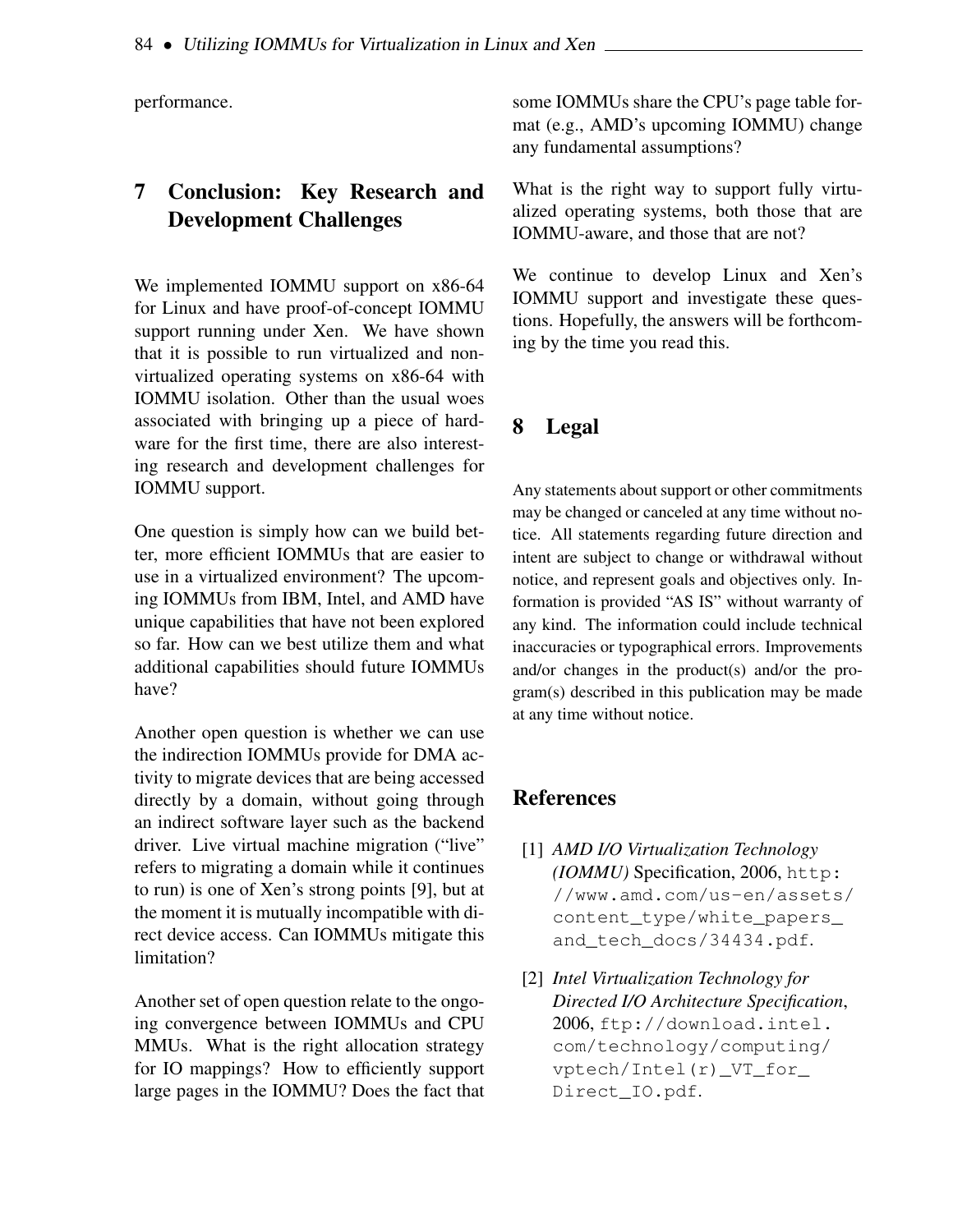- [3] *IA-64 Linux Kernel: Design and Implementation*, by David Mosberger and Stephane Eranian, Prentice Hall PTR, 2002, ISBN 0130610143.
- [4] *Software Optimization Guide for the AMD64 Processors*, 2005, http: //www.amd.com/us-en/assets/ content\_type/white\_papers\_ and\_tech\_docs/25112.PDF.
- [5] *Xen and the Art of Virtualization*, by B. Dragovic, K. Fraser, S. Hand, T. Harris, A. Ho, I. Pratt, A. Warfield, P. Barham, and R. Neugebauer, in Proceedings of the 19th ASM Symposium on Operating Systems Principles (SOSP), 2003.
- [6] *Xen 3.0 and the Art of Virtualization*, by I. Pratt, K. Fraser, S. Hand, C. Limpach, A. Warfield, D. Magenheimer, J. Nakajima, and A. Mallick, in Proceedings of the 2005 Ottawa Linux Symposium (OLS), 2005.
- [7] *Documentation/DMA-API.txt*.
- [8] *Documentation/DMA-mapping.txt*.
- [9] *Live Migration of Virtual Machines*, by C. Clark, K. Fraser, S. Hand, J. G. Hanseny, E. July, C. Limpach, I. Pratt, A. Warfield, in Proceedings of the 2nd Symposium on Networked Systems Design and Implementation, 2005.
- [10] *Safe Hardware Access with the Xen Virtual Machine Monitor*, by K. Fraser, S. Hand, R. Neugebauer, I. Pratt, A. Warfield, M. Williamson, in Proceedings of the OASIS ASPLOS 2004 workshop, 2004.
- [11] *PCI Special Interest Group* http://www.pcisig.com/home.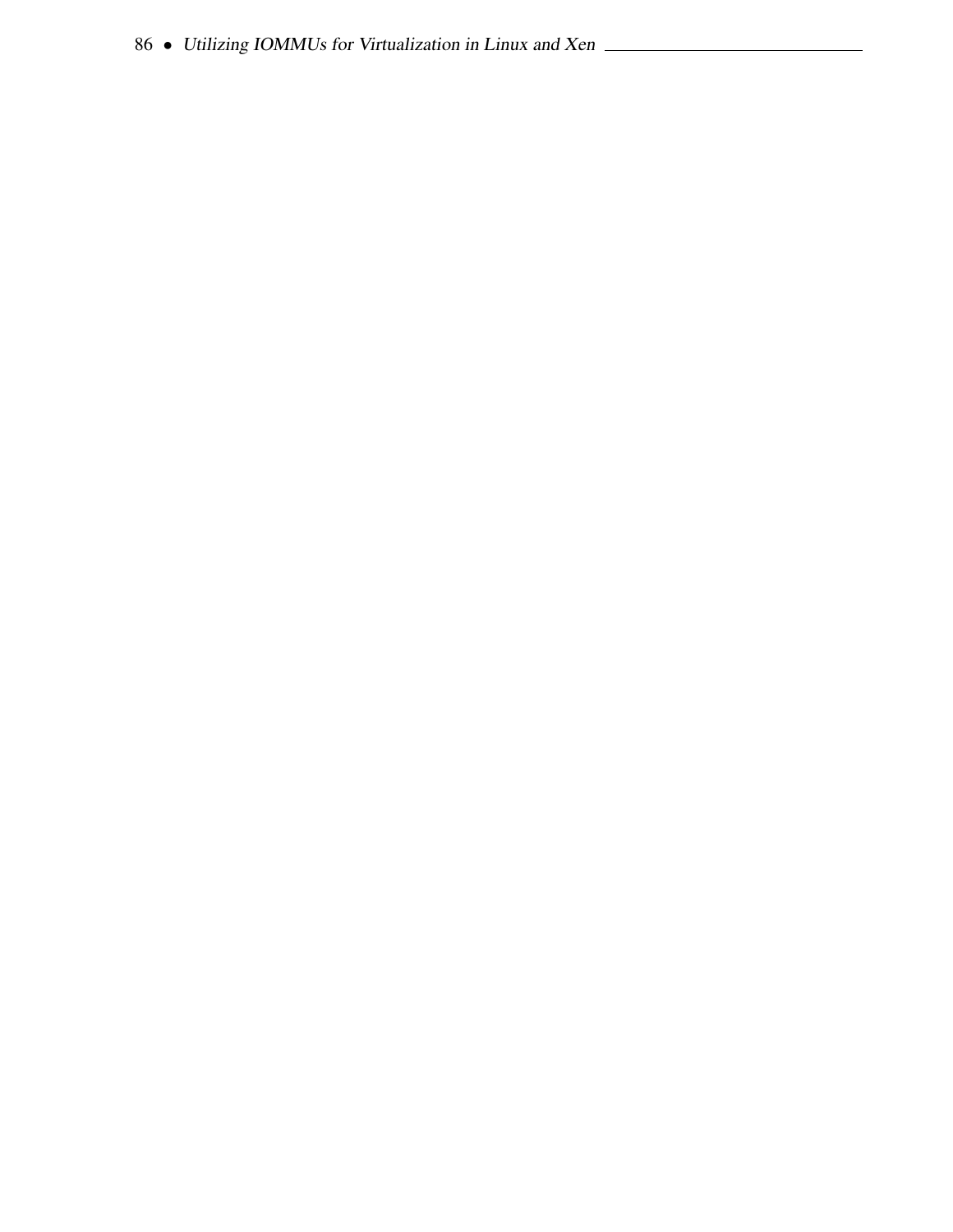# Proceedings of the Linux Symposium

Volume One

July 19th–22nd, 2006 Ottawa, Ontario Canada